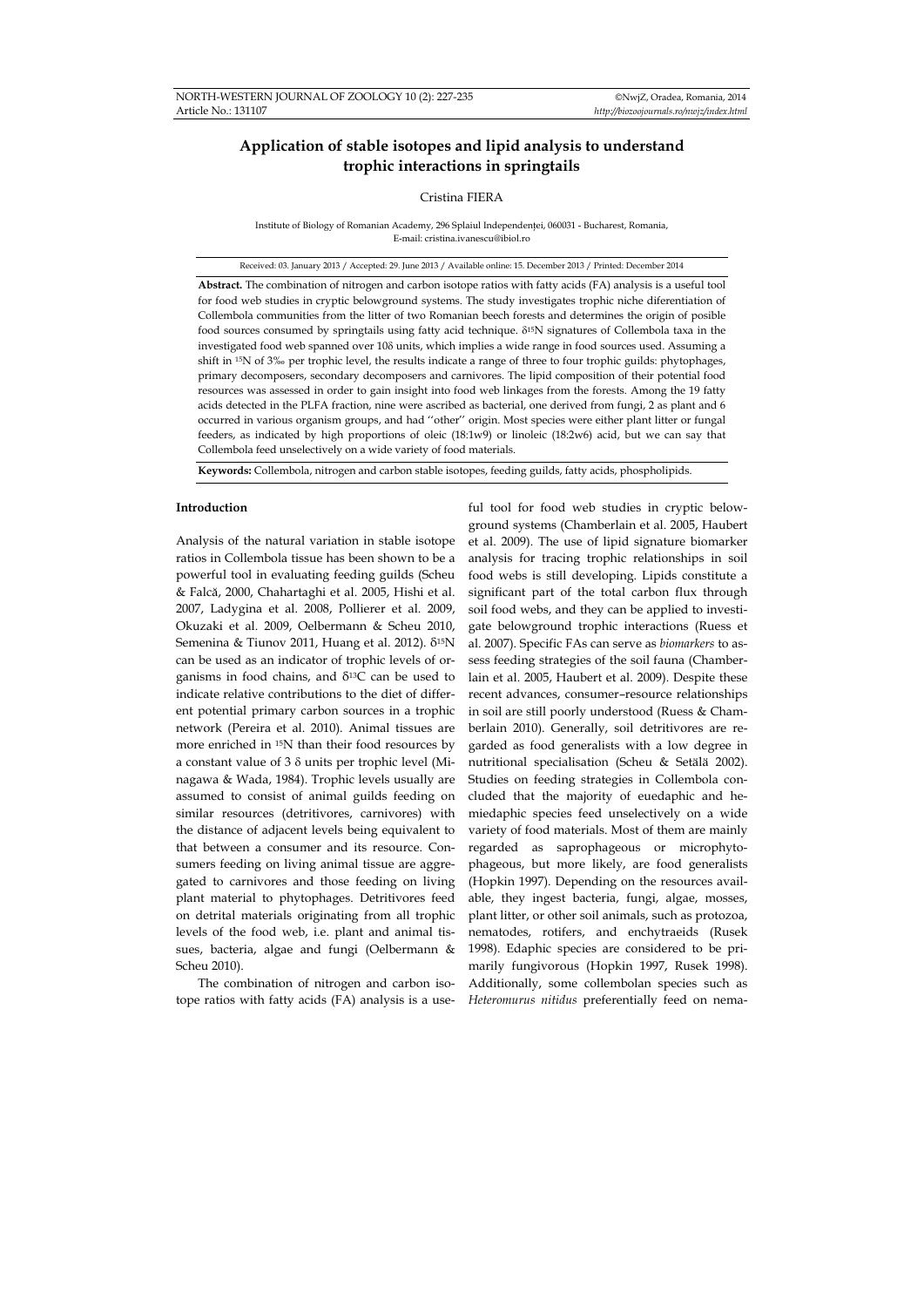todes rather than soil algae when offered a choice (Fiera 2014).

Collembolans are known to occupy different trophic niches as indicated by stable isotope analysis (15N/14N), depending on habitat and availability of resources (Chahartaghi et al. 2005), but the exact nature of trophic niches is still unknown.

The present study investigates trophic niche diferentiation of Collembola species from the litter of two Romanian beech forests and determines the origin of posible trophic resources consumed by Collembola. Therefore, we measured the natural variation of stable isotope ratios  $(^{15}N/^{14}N, ^{13}C/^{12}C)$ of 14 species of springtails to evaluate whether Collembola species occupy distinct trophic guilds with respect to food resources. We expected trophic differentiation in springtails species to be low since they are thought to be generalist opportunistic feeders and trophic guild omnivores predominate (Scheu & Setälä 2002).

The objectives of the study were: (i) to determine the origin of potential food resources which could be consumed by Collembola; (ii) to indicate the feeding strategies of Collembola as revealed by their stable isotope ratio  $(^{15}N/^{14}N$  and  $^{13}C/^{12}C)$ ; (iii) to establish the feeding guilds of springtails communities from forests according to stable isotope ratios.

# **Materials and Methods**

## Site description

Collembola were sampled from two beech forests located in the Bucegi National Park, belonging to the Romanian Southern Carpathians (45°21'N, 25°32'E). The tree layer consisted mainly of beech (*Fagus sylvatica* L*.*) and *Abies alba* Mill, at 1.050 m a.s.l., with slopes of 25-30°. The average annual temperature is 3.7°C and the average annual precipitation amount is 900 mm.

Site 1. Buşteni (Prahova County) at 860 m *alt.*, 45°24'48"N; 25°32'37"E;

Site 2. 10 km from Sinaia (Prahova County) at 1400 m *alt.*, 45°21'2"N, 25°33'29"E.

### Sampling and processing of Collembola and litter

Within an area of about 1000 m2 12 randomly distributed samples of litter and mineral soil (0–5 cm soil depth) were taken in August 2009, using a soil corer of a diameter of 10 cm. Animals were extracted by heat at 45°C for two days. Animals were collected in water and separated under a dissecting microscope. Collembola were stored in ethanol 75% until identification and further processing. Litter samples were frozen -20°C until analysis. For analysis of food resources of Collembola, three litter replicates from each forest studied were taken from samples after extraction of the animals, dried at 60°C for 24 h and ground to powder (Pollierer et al. 2009).

## Stable isotope analysis

For C and N stable isotope ratio analysis, the specimens were transferred into tin capsules and dried at 60°C for 48 h. Samples were weighed and stored in a desiccator. Generally, three replicates were analysed; depending on body size samples consisted of 1 and 150 individuals each to obtain sufficient material for 15N and 13C analysis. In addition to animals, appropriate amounts of dried and ground leaf litter, fine roots and soil were weighed into tin capsules. Samples were analysed with a coupled system consisting of an elemental analyser (NA 1500, Carlo Erba, Milan, Italy) and a mass spectrometer (MAT 251, Finnigan, Bremen, Germany). The computer controlled system allowed on-line measurement of stable isotopes (13C and <sup>15</sup>N). Their abundance (δX) is expressed using the δ notation with:

# $X(\%$ o)= (Rsample- Rstandard)/Rstandard  $x$  1000

Rsample and Rstandard represent the 13C/12C and 15N/14N ratios of samples and standard, respectively. For 13C PD belemnite (PDB) and for 15N atmospheric nitrogen served as the primary standard. Acetanilide (C8H9NO, Merck, Darmstadt, Germany) was used for internal calibration.

## Analysis of FAs from litter

*Lipid extraction and separation.* FAs from 2 g of plant tissue (dry weight, three replicates each) were extracted using the procedure described by Bligh & Dyer (1959) and modified by Frostegård et al. (1993) by adding 9,5 ml Bligh/Dyer solvent (chloroform, methanol, citrate buffer (pH 4); 1:2:0.8) for 2 h with repeated shaking. Samples were shaken for 5-10 sec. and centrifuged at 2500 rpm for 10 min. Top phase of the solvent was then removed to new tubes and samples were washed with 2.5 ml Bligh/Dyer solvent, vortex and centrifuged again at 2500 rpm for 10 min. Extraction solvents of both steps were combined and 3.1 ml chloroform and 3.1 ml citrate buffer were added, samples shaken and centrifuged at 2500 rpm for 10 min. The second phase of the solvent was collected in new tubes (10 ml). A double quantity of solvent was used for soil phospholipid (PLFA) extraction from 4 g of soil, following the same procedure as for litter lipid extraction. The chloroform fraction of each sample was dried in the vacuum evaporator (RVC 2-25, CHRIST®, Buddeberg, Mannheim) for 1 hour- at 40°C. Samples were kept at -20°C until analysis.

*Lipid fraction.* Litter and soil lipid extract were transferred to a silica acid column (0.5 g silicic acid, 3 ml; HF BOND ELUT – SI, Varian, Inc.) and lipids were eluted with 5 ml chloroform (NLFAs), and 5ml methanol (PLFAs). For beech litter NLFA and PLFA fractions were dried in the vacuum evaporator. Each sample was dissolved in 1 ml methanol-toluene solvent (1:1) and 30  $\mu$ l internal Standard C19:0 (5.77 mg methyl-nondecanoate in 25 ml isooctane) was added. Basic methanolysis of lipids was conducted in 1ml 0.2M methanolic KOH (2.8 g KOH in 250 ml methanol) with incubation for 15 min at 37 de-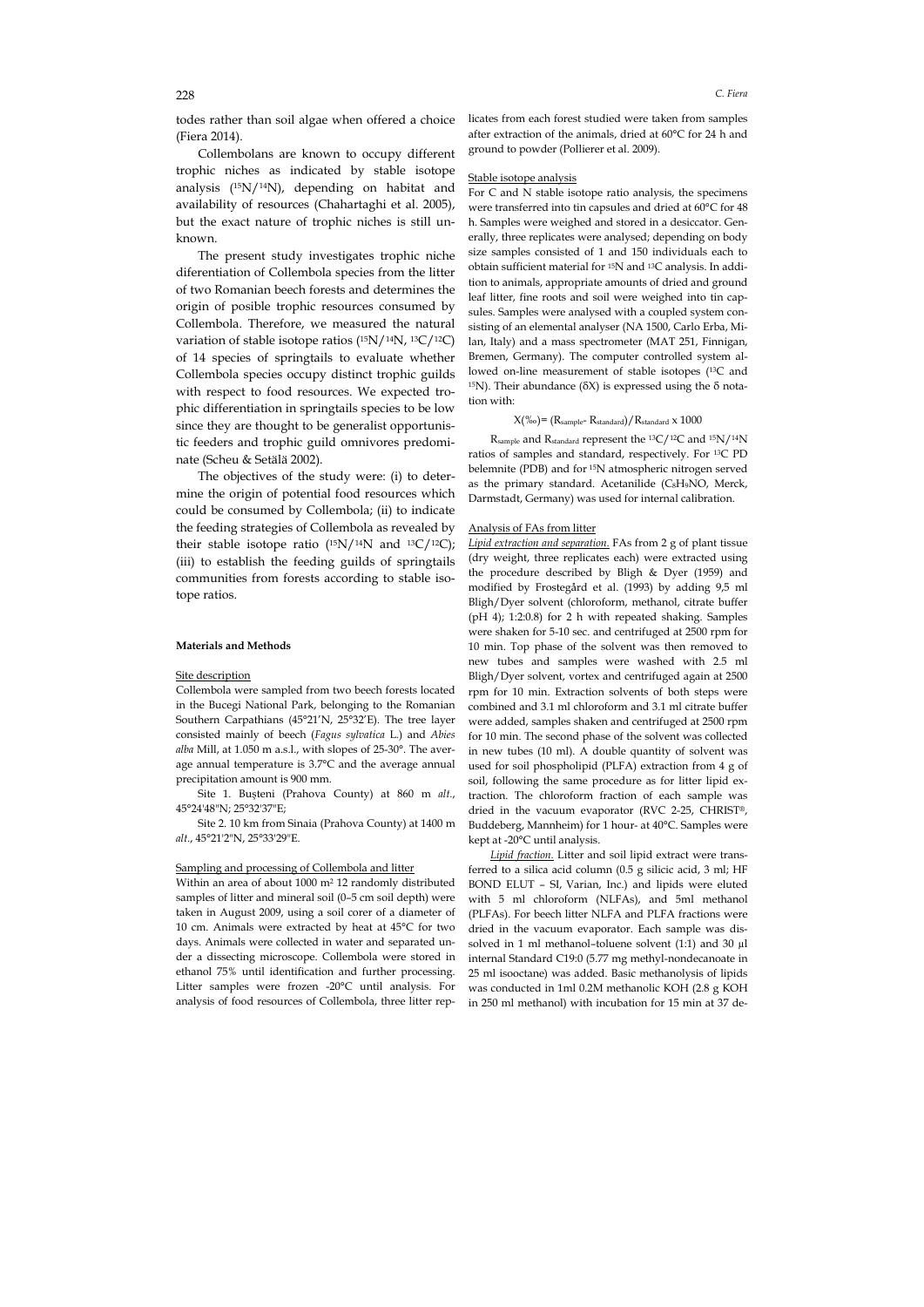### *Trophic interactions in Collembola* 229

grees C. The FA methyl esters (FAMEs) were extracted with 2 ml hexane–chloroform solvent (4:1), 0.3ml 1M acetic acid and 2 ml demonized water. Samples were shaken and centrifuged at 2500 rpm for 10 min. The organic (top) phase was transferred to new tubes and FAMEs were reextracted with 2 ml hexane–chloroform solvent. Extraction solvents of both steps were combined and dried in the vacuum evaporator for 1 hour at 40 degrees C. Samples were dissolved in 100 µl isooctane and kept at -20°C until analysis (Ruess et al. 2007).

*Quantification and identification of fatty acids.* FAMEs of litter were analyzed by gas chromatograph (PerkinElmer Corporation, Norwalk, USA), with a flame ionization detector (FID). The FAMEs of all samples were identified on the basis of their retention times and quantified using the Perkin Elmer Software TotalChrom Navigator (PE Nelson-Version 6.3.2, 2008). The separated fatty acid methyl esters of litter were identified using standard qualitative bacterial acid methyl ester mix (Supelco) that ranged from C11 to C24. For each sample the abundance of individual fatty acid methyl esters was expressed in nmol per unit dry litter sample. The fatty acid nomenclature as described by Frostegård et al. (1993) was used. The sum of nine fatty acids (i15:0, a15:0, 15:0, i16:0, 16:1v7, 17:0, i17:0, cy17:0 and cy19:0) was used to represent bacterial PLFAs (bactPLFAs) (Frostegård & Bååth 1996) and 18:2v6 (Frostegard et al., 1993) was used as an indicator of fungal biomass. The ratio of fungPLFA to bactPLFAs was taken to represent the ratio of fungal to bacterial biomass (Frostegård & Bååth 1996).

*Statistical analysis.* Data on body weight, N and C content, δ15N and δ13C were subjected to correlation analysis using Pearson's correlation coefficient. If significant differences were found between the abundance of isotopes at Collembola taxa, pairs of treatments were compared by Student's t test. Statistical analyses were performed using SPSS 10.0 (SPSS Inc., 1999).

# **Results**

# The origin of possible trophic resources which could be consumed by Collembola

In total, 28 different FAs were extracted from litter with a chain length from 14 to 24 in phospholipid fractions. Some FAs were detected bellow 1% only in some replicates and are not presented in the paper. Among the 19 fatty acids left, nine were ascribed as bacterial (Frostegård & Bååth 1996), one derived from fungi (Frostegård & Bååth, 1996), 2 as plant (Volkman et al., 1980), and 6 occurred in various organism groups, i.e. had ''other'' origin (Chamberlain et al., 2005, Ruess et al., 2007) (Table 1).

The total amount of PLFAs was similar in both studied forests (1000 nmol/DW in the litter of Sinaia şi 925 nmol/g DW in the litter of Buşteni) (Table 1). The PLFAs of litter from both sites were dominated by linoleic acid (18:2w6) - marker for fungi, the unsaturated oleic (18:1w9c) and palmitic acid (16:0). Litter showed greater mole fraction of identified linoleic acid (18:2w6) at Sinaia (31%) and lower mole fraction of the same fatty acid at Buşteni (24%), so the ratio of fungPLFA to bactPLFAs was higher at Sinaia beech forest. Gram-negative bacteria had a higher proportion of phospholipid fatty acids at Sinaia (8.5 %) than Gram-positive bacteria (5.6 %). At Buşteni both Gram-negative bacteria and Gram-positive bacteria had participated equally in decomposition process (Fig. 1).

# Stable isotope signatures of potential

# food sources and Collembola

Mean  $\delta^{13}$ C signatures of beech litter collected in August 2009 were similar in both studied forests with -27.11 ± 0.4‰ in Buşteni and -27.17 ± 0.8‰ in Sinaia. In contrast, mean  $\delta^{15}N$  signatures differed between Buşteni (-3.9  $\pm$  0.6‰) and Sinaia (-2.9  $\pm$ 0.1‰). A total of 14 different Collembola species were used for isotope analysis (Table 2). The mean biomass of individuals varied markedly from 1.1 to 169 μg ind-1. The smallest species were *Isotomiella minor* and *Parisotoma notabilis* and the biggest *Thaumanura caroli.* 

Of the total Collembola species analysed five occurred at both sites (*Folsomia ksenemani, Folsomia quadrioculata, Protaphorura fimata, Isotomiella minor, Parisotoma notabilis*) (Fig. 2). Total N and δ<sup>15</sup>N in Collembola had a weak negative relationship (r= - 0.267, P= 0.356). Body weight and  $\delta^{15}N$  had a positive weak correlation ( $r= 0.341$ ,  $P = 0.233$ ).

Comparably body weight and nitrogen content were significantly correlated at 0.01 level (r= - 0.746, P= 0.002). Total C and  $\delta^{13}$ C showed a good negative correlation (r= -0.513, P= 0.061); body weight and C content had a significant negative correlation ( $r = -0.768$ ,  $P = 0.001$  at 0.01 level); body weight and  $\delta^{13}$ C had a significant positive correlation ( $r= 0.780$ ,  $P= 0.001$ ).

To allow comparison of 15N and 13C values for species from both forests, the 15N and 13C values of the animals were calibrated to that of the 15N and 13C signature of the litter layer in Buşteni (-27.11‰ 13C, -3.9‰ 15N) and Sinaia (-27.17 ‰13C, -2.9‰  $15N$ ). Mean δ<sup>15</sup>N signatures of Collembola species spanned over 10.6 δ units, ranging from -8.4‰ for *Ceratophysella sylvatica* to 2.2‰ for *Kalaphorura paradoxa.* Mean δ13C signatures of Collembola species spanned over 6.2 δ units from -25.4‰ for *Protaphorura fimata* to -19.2‰ for *Thaumanura caroli.*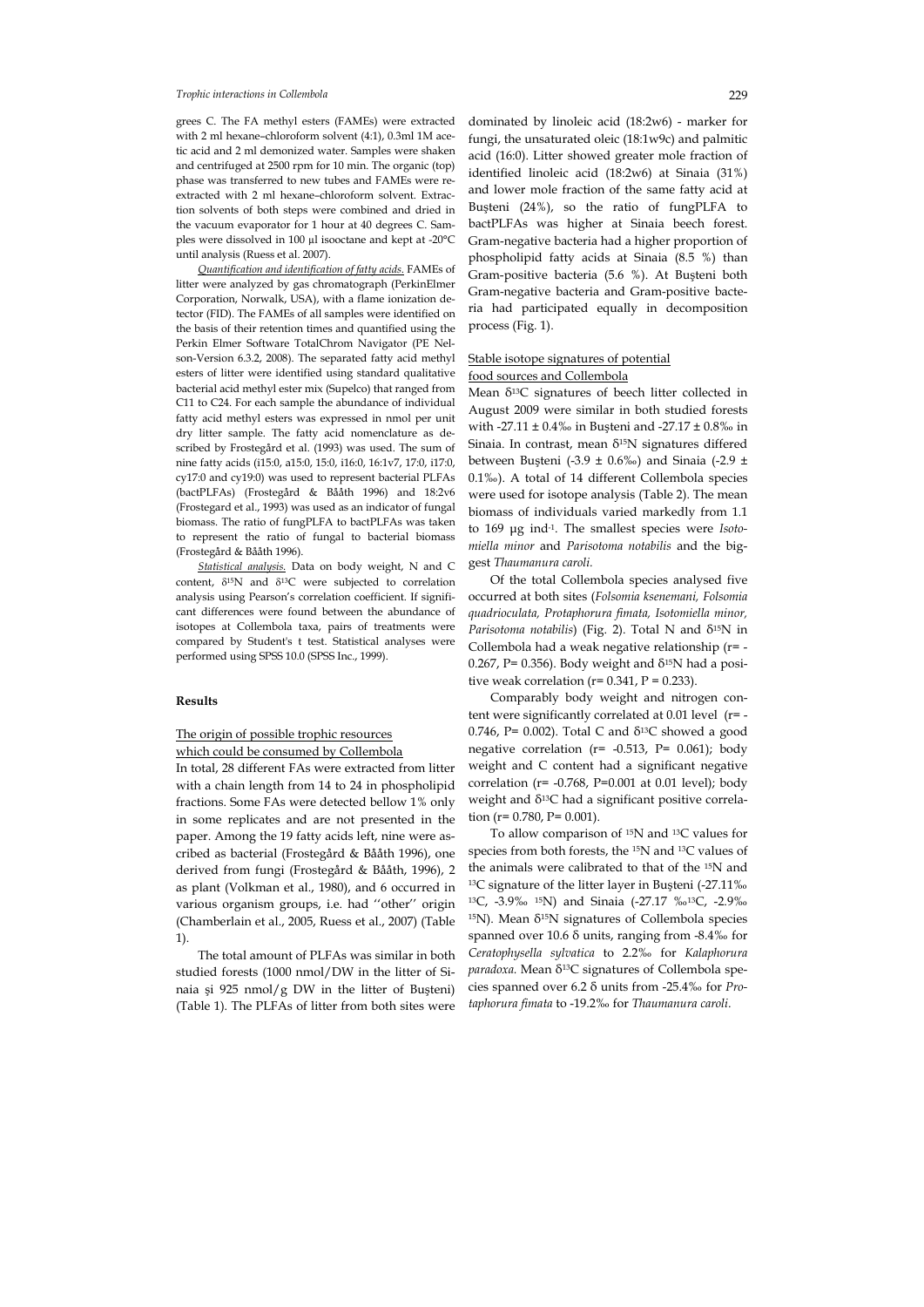Table 1. Proportion (% ± s.d.) and total amount (nmol/gDW ± S.D.) of phospholipid fatty acids (PLFAs) in litter of two Romanian beech forests; with bold - fatty acids which were dominant.

|                          | Fatty acid                        | Sinaia             | Busteni           |  |
|--------------------------|-----------------------------------|--------------------|-------------------|--|
|                          | Bacteria                          |                    |                   |  |
| Frostegård & Bååth 1996  | i15:0                             | $2.6 \pm 0.9$      | $4.5 \pm 0.7$     |  |
|                          | a15:0                             | $1.6 \pm 0.6$      | $2.6 \pm 0.5$     |  |
|                          | 15:0                              | $1 \pm 0.1$        | $1.3 \pm 0.3$     |  |
|                          | i16:0                             | $1 \pm 0.3$        | $2.1 \pm 0.6$     |  |
|                          | 16:1w7                            | $4.4 \pm 0.8$      | $5.1 \pm 1.4$     |  |
|                          | i 17:0                            | $0.4 \pm 0.2$      | $0.6 \pm 0.3$     |  |
|                          | cy 17:0                           | $1.4 \pm 0.4$      | $2.5 \pm 0.4$     |  |
|                          | 17:0                              | $1 \pm 0.1$        | $1 \pm 0.5$       |  |
|                          | cy 19:0                           | $0.7 \pm 0.5$      | $0.1 \pm 0.2$     |  |
|                          |                                   | Fungi              |                   |  |
| Frostegård & Bååth, 1996 | 18:2w6                            | $31.2 \pm 1.9$     | $24.6 \pm 3.8$    |  |
|                          |                                   | Plants             |                   |  |
| Volkman et al. 1980      | 22:0                              | $0.7 \pm 0.2$      | $1 \pm 0.1$       |  |
|                          | 24:0                              | $0.4 \pm 0.2$      | $0.7 \pm 0.2$     |  |
|                          |                                   | Other origin       |                   |  |
| (see the rewiew          | 14:0                              | $0.7 \pm 0.2$      | $1.1 \pm 0.03$    |  |
| in Ruess et al. 2007)    | 16:0                              | $18.3 \pm 1.7$     | $18.7 \pm 2.7$    |  |
|                          | 18:0                              | $2.3 \pm 0.4$      | $0.5 \pm 0.8$     |  |
|                          | 17:1                              | $1.3 \pm 0.1$      | $0.8 \pm 0.4$     |  |
|                          | 18:1w9c; 18:2w6t                  | $24.7 \pm 9.1$     | $20 \pm 4.8$      |  |
|                          | 18:1w9t                           | $6.2 \pm 1.7$      | $12.2 \pm 2.7$    |  |
|                          | 20:2                              | $0.1 \pm 0.02$     | $0.6 \pm 1.03$    |  |
|                          | Total amount<br>(mmol/gDW)        | $1002.7 \pm 329.4$ | $924.4 \pm 207.8$ |  |
|                          | Fungal: bacterial<br><b>PLFAs</b> | $2.25 \pm 0.3$     | $1.25 \pm 0.18$   |  |



**Figure 1.** Proportion (% ± s.d.) of phospholipid fatty acids (PLFAs) in litter of the two studied forests (Sinaia and Buşteni) with evidence for the origin of possible trophic resources from natural environment available for springtails.

The pattern in  $\delta^{15}N$  and  $\delta^{13}C$  values of Collembola species differed between the Buşteni and Sinaia (Fig. 2). At Buşteni δ15N and δ13C values of the 11 species formed a gradient from *Pogonognathellus flavescens,* the most depleted species ( $\delta^{15}N = -$ 

5.8‰ and  $\delta^{13}C = -24.4%$ ) to *Thaumanura caroli*, the most enriched species ( $\delta^{15}N = 1.4\%$  and  $\delta^{13}C = -$ 19.2‰). In contrast, at Sinaia  $δ<sup>15</sup>N$  and  $δ<sup>13</sup>C$  values of the 8 species present at this site varied between *Ceratophysella silvatica* being most depleted (δ15N =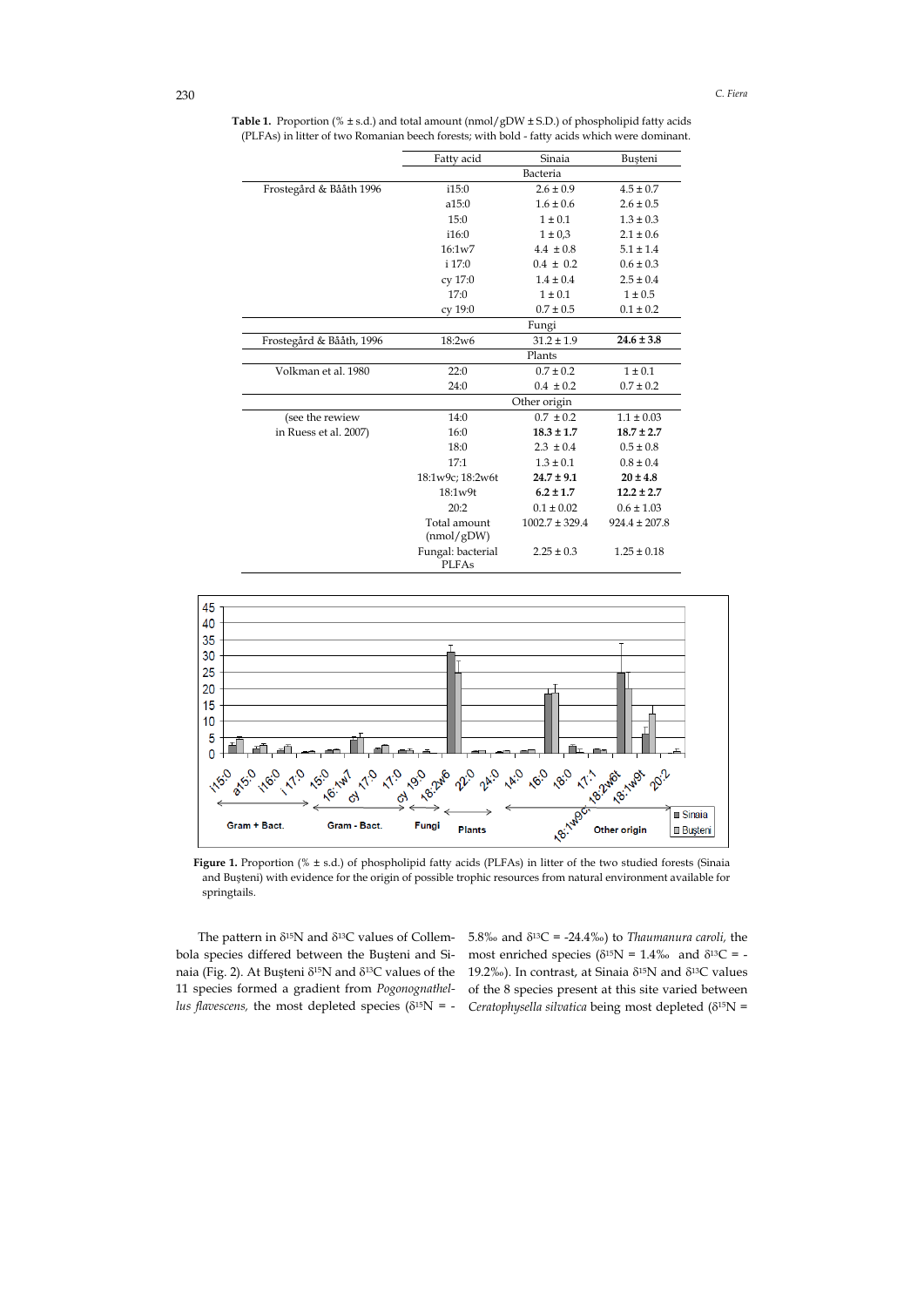**Table 2.** Dry weight per indivdiual (μg ± sd), total amount of nitrogen and carbon (% ± SD), δ15N and  $\delta^{13}C$  (‰ ± sd) in 14 Collembola species. (In the brankets are number of replicates).

| Species                         | Dry weight/<br>ind $(\mu g)$ | N content<br>(%) | $\delta^{15}N$ (‰) | C               | $\delta^{13}C$ (%o) |
|---------------------------------|------------------------------|------------------|--------------------|-----------------|---------------------|
|                                 |                              |                  |                    | content $(\%)$  |                     |
| Ceratophysella sylvatica (1)    | 2.5                          | 14.3             | $-8.4$             | 38.8            | $-22.3$             |
| Morulina verrucosa (1)          | 88                           | 5.29             | $-4$               | 15.7            | $-23.4$             |
| Thaumanura caroli (1)           | 169                          | 6.3              | 1.4                | 22.09           | $-19.2$             |
| Kalaphorura paradoxa (1)        | 16.1                         | 12.4             | 2.2                | 46.3            | $-23.1$             |
| Tetrodontophora bielanensis (2) | $16.2 \pm 2.6$               | $12.4 \pm 5.2$   | $-2.9 \pm 1.2$     | $42.7 \pm 18.4$ | $-23.7 \pm 1.6$     |
| Hymenaphorura sp. (3)           | $8 + 2.8$                    | $11.5 \pm 0.9$   | $-2.6 \pm 0.3$     | $46.9 \pm 3.8$  | $-24.0 \pm 2.4$     |
| Protaphorura fimata (6)         | $4.7 \pm 0.8$                | $11.8 \pm 0.7$   | $-1.0 \pm 0.8$     | $41.7 \pm 1.2$  | $-24.3 \pm 2.8$     |
| Isotoma anglicana (2)           | $3.9 \pm 1.1$                | $12.2 \pm 0.5$   | $-2.8 \pm 0.6$     | $41.5 \pm 2.5$  | $-23.2 \pm 0.6$     |
| Isotomiella minor (4)           | $1.1 \pm 0.1$                | $10.2 \pm 0.6$   | $-2.5 \pm 0.5$     | $39.3 \pm 1.3$  | $-23.5 \pm 0.1$     |
| Parisotoma notabilis (4)        | $1.5 \pm 0.3$                | $8.4 \pm 2.2$    | $-3.8 \pm 0.9$     | $30.6 \pm 4.2$  | $-23.6 \pm 0.2$     |
| Folsomia ksenemani (3)          | $2.8 \pm 0.1$                | $12.1 \pm 0.4$   | $-0.8 \pm 0.5$     | $42.9 \pm 0.8$  | $-23.0 \pm 0.2$     |
| Folsomia quadrioculata (5)      | $1.8 \pm 0.6$                | $11.4 \pm 0.8$   | $-2.7 \pm 0.6$     | $41.5 \pm 1.6$  | $-24.5 \pm 2.0$     |
| Pogonognathellus flavescens (2) | $23.7 \pm 7.8$               | $12.4 \pm 0.3$   | $-5.8 \pm 0.9$     | $40.5 \pm 1.4$  | $-24.4 \pm 0.4$     |
| Seira domestica (3)             | $2.5 \pm 0.2$                | $13.1 \pm 3.0$   | $-3.5 \pm 0.4$     | $42.7 \pm 3.8$  | $-24.0 \pm 1.3$     |





-8.4‰ and, δ13C = -22.3‰) and *Kalaphorura para-*in δ15N values between species from both sites as

*doxa* being the most enriched  $(\delta^{15}N = 2.2\%$  and indicated by two-tailed unpaired Student's t test;  $δ<sup>13</sup>C = -23.1‰$ ). There was no significant difference 95% significant level,  $α = 0.05$  (t= 0.116, df= 17, p=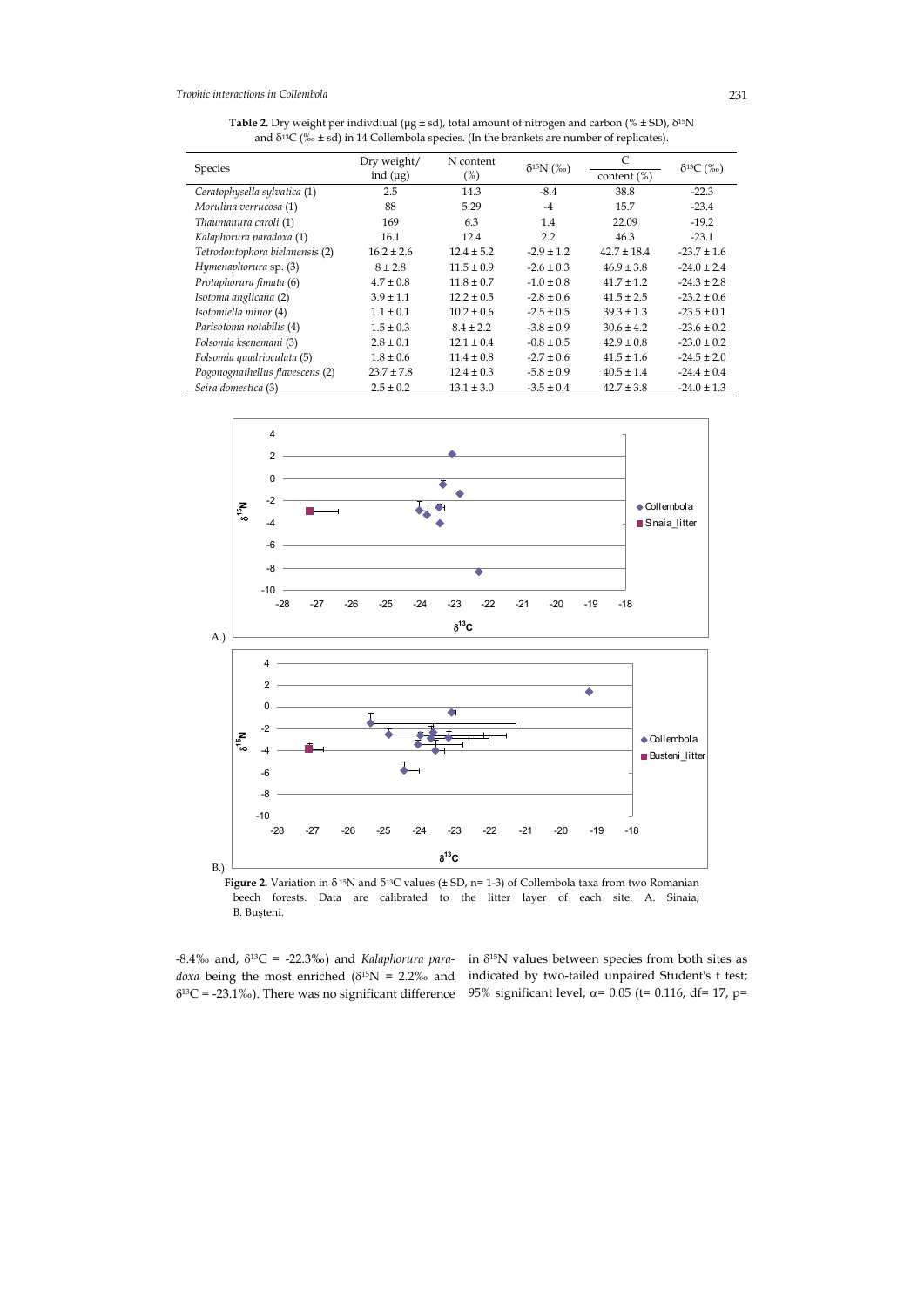0.909).

Species which occurred at both forests differed little in δ15N and δ13C values (*Parisotoma notabilis, Isotomiella minor* and *Folsomia quadrioculata*) (twotailed paired Student's t test;  $t = -0.210$ , df = 2, p= 0.853 for  $\delta^{15}N$ ; t = -0.770, df = 2, p=0.522 for  $\delta^{13}C$ ), whereas others differed considerably, being more depleted at Buşteni (*Protaphorura fimata*) and at Sinaia (*Folsomia ksenemani*) (t = -0.053, df=1, p= 0.967 for  $\delta^{15}$ N; t= -1,276, df=1, p= 0,423 for  $\delta^{13}$ C). There was no significant difference in δ15N and δ13C values between species which were common for both sites (two-tailed paired Student's t test; 95% significant level, α= 0.05) (t= - 0,173, df= 4, p= 0,871 for  $\delta^{15}N$ , t = -1.505, df = 4, p=0.204 for  $\delta^{13}C$ ). Our study determined the origin of possible trophic resources which could be consumed by Collembola which are available in the natural environment. Of the 28 different PLFAs obtained from the litter layer of the forest sites 19 could be ascribed to a predominant resource (presented in the paper). These were derived from bacterial, fungal, plant or had "other" origin according to previous works (see the Table 1). Some of these marker FAs may be found, although in smaller amounts, in the lipids of other diets, too. 53% of the total amount of PLFAs could not be assigned to a specific source. This high proportion is due to the fact that PLFA profiles derived from whole soil communities contain many FAs common to different organisms and, moreover; FA indicators have often not been determined, in particular for the soil fauna (Zelles et al. 1992, Chamberlain et al. 2005). Taking into account the large number of organisms in an environmental sample and the potential multiple sources of FAs, the usage of soil PLFA patterns to characterize potential food sources in Collembola is hampered by this great abundance of ''common'' FAs across taxonomic and functional groups (Ruess et al. 2007).

#### **Discussion**

# Trophic structure of Collembola communities as revealed by stable isotopic analyses

Food source partitioning along decomposition gradients is one of the main drivers of species diversity and composition in Collembola communities (Hishi et al. 2007). However, in contrast to above-ground systems the role of trophic niche differentiation to account for the diversity of decomposer communities remains obscure. Molecu-

lar tehnicques based on PCR, fatty acid analysis, food choice experiments and the examination of gut contents are often used for elucidate the diets of Collembola (Castaño-Meneses et al. 2004, Jørgensen et al. 2005, Ruess et al. 2007, Endlweber et al. 2009). The results of these studies indicate that there is little specialisation in food resources. It may be easy to demonstrate that a particular species of Collembola will show a preference for a specific type of food in the laboratory, but it is more difficult to prove that it will be chosen under field conditions. It is difficult to avoid the conclusion that Collembola feed unselectively and that their gut contents represent a random selection of the components of their environment. Indeed, the opportunistic nature of the feeding behaviour of many species of Collembola may be one reason for their success (Hopkin 1997).

This study is the first to apply stable isotopic analyses to the study of the food webs of Romanian terrestrial ecosystems, although analogous studies have been successfully applied on marine communities on the Black Sea of Romanian coasts (Banaru et al. 2006). Our results show that Collembola species occupy different trophic guilds. δ15N signatures of Collembola taxa in the investigated food web spanned more than 10 δ units, which is similar to other temperate forests (Scheu & Falcă, 2000, Pollierer et al. 2009). Assuming an enrichment of 3 ‰ per trophic level (Minagawa & Wada 1984), this is equivalent to three to four trophic guilds (Fig. 3, Table 3). However, ascribing decomposer invertebrates to trophic levels by using 15N/14N ratios is not straightforward, for example,  $\delta^{15}$ N values of decomposer animals may reflect feeding guilds rather than trophic groups (Oelbermann & Scheu 2010).

#### *Carnivores/omnivorous springtails*

This group includes two taxa *Thaumanura caroli* and *Kalaphorura paradoxa* which were distinguished by the others feeding guilds by distinctly higher δ15N values, 1.4‰ and 2.2‰, respectively. Some authors Chahartaghi et al. (2005), Pollierer et al. (2009) found  $\delta^{15}N$  to be higher in carnivores than in primary consumers. *Thaumanura caroli* belong to the Neanuridae where several species are reported to be carnivorous and prey on the eggs of other Collembola or ingest tardigrades and rotifers (Hopkin 1997).

In addition to carnivorous capacity, the genera from Neanuridae have piercing-sucking mouthparts, that means they also feed largely on fungal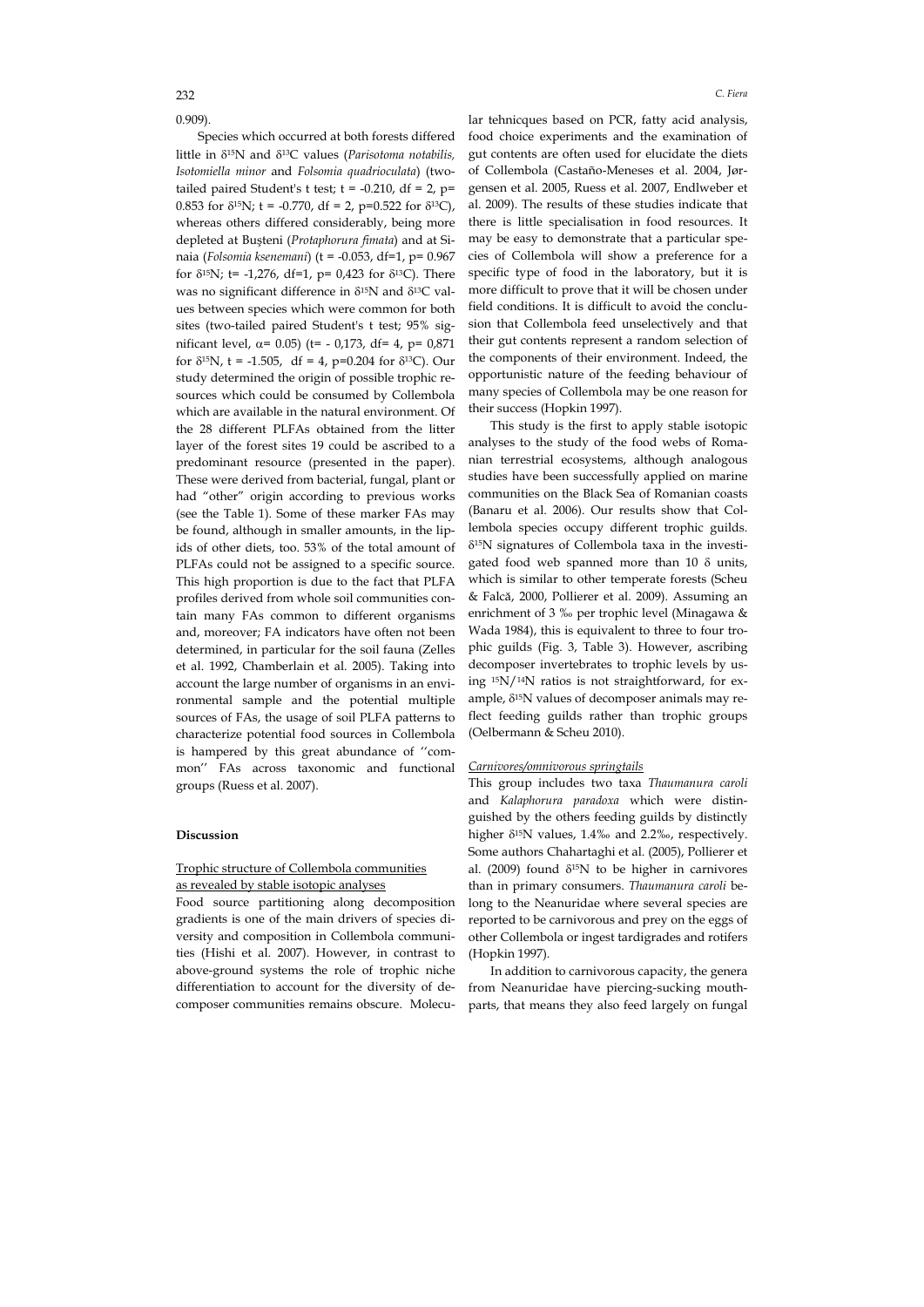

**Figure 3.** Variation in δ 15N and δ13C values (± SD, n= 1-3) of Collembola taxa from two Romanian beech forests, showing the feeding guilds. Data are calibrated to the litter layer of Sinaia forest.

**Table 3.** Schematic representation of the trophic structure (feeding guilds 1–4) and possible food resources of springtails from two Romanian beech forests, as indicated by their 15N/14N and 13C/12C ratios.

| Species                     | $\delta^{13}C$  | $\delta$ <sup>15</sup> N | Feeding guilds       | Trophic resources                                                       |  |
|-----------------------------|-----------------|--------------------------|----------------------|-------------------------------------------------------------------------|--|
| Kalaphorura paradoxa        | $-23.1$         | 2.2                      |                      | living and dead animals (nematodes,<br>tardigrades, rotifers) and fungi |  |
| Thaumanura caroli           | $-19.2$         | 1.4                      | carnivores/omnivores |                                                                         |  |
| Protaphorura fimata         | $-24.3 \pm 2.8$ | $-1.0 \pm 0.8$           | secondary decompos-  | predominantly feeding on microor-                                       |  |
| Folsomia ksenemani          | $-23 \pm 0.2$   | $-0.8 \pm 0.5$           | ers                  | ganisms, in particular fungi                                            |  |
| Isotomiella minor           | $-23.5 \pm 0.1$ | $-2.5 \pm 0.5$           |                      |                                                                         |  |
| Folsomia quadrioculata      | $-24.5 \pm 2.0$ | $-3.5 \pm 0.4$           |                      |                                                                         |  |
| Hymenaphorura sp.           | $-24 \pm 2.4$   | $-2.6 \pm 0.3$           |                      | litter/detritus with adhering                                           |  |
| Isotoma anglicana           | $-23.2 \pm 0.6$ | $-2.81 \pm 0.6$          |                      |                                                                         |  |
| Tetrodontophora bielanensis | $-23.7 \pm 1.6$ | $-2.9 \pm 1.2$           | primary decomposers  | fungi and bacteria                                                      |  |
| Parisotoma notabilis        | $-23.6 \pm 0.2$ | $-3.8 \pm 0.9$           |                      |                                                                         |  |
| Seira domestica             | $-24 \pm 1.3$   | $-3.4 \pm 0.4$           |                      |                                                                         |  |
| Morulina verrucosa          | $-23.4$         | $-4$                     |                      |                                                                         |  |
| Pogonognathellus flavescens | $-24.4 \pm 0.4$ | $-5.8 \pm 0.9$           |                      | lichens and algae                                                       |  |
| Ceratophysella silvatica    | $-22.3$         | $-8.4$                   | phytophages          |                                                                         |  |

hyphae juices. Therefore, we assigned these species to the carnivores/omnivores feeding guild. However, the 15N/15N ratios do not separate them distinctly as carnivores, but indicate that they also feed on fungi. Besides, *Kalaphorura paradoxa* belongs to Onychiuridae, living in mountains forests, but the ecology and food preferences of this species remains poorly known. Edaphic Onychiuridae species are considered to be primarily fungivorous (Hopkin 1997, Rusek 1998).

Based on a shift of 3 ‰ per trophic level we distinguished other three feeding guilds: (i) secondary decomposers (fungivores) predominantly feeding on microorganisms, in particular fungi; (ii) primary decomposers (detritivores), feeding on litter/detritus with adhering fungi and bacteria; (iii) phytophages: feeding mainly on plant tissues (algae, lichens, mosses and high plants).

## *Secondary decomposers or fungivores*

Secondary decomposers consisted of two species with  $\delta^{15}N$  values spanning from -1.5‰ to -0.5‰, and d13C values spanning from -25.4‰ to -23.3‰. Previously, *Protaphorura fimata* has been assigned to different feeding guilds. It was found that this species lives on plant resources, presumably fine roots or root hairs and it is phytophagous in the presence of plants but being able to switch to fungal/litter diet if plants are absent (Endlweber et al. 2009). However, if both resources are present, Collembola preferentially feed on roots, thereby incorporating both nitrogen and carbon from plants. This suggests that in the rhizosphere of plants euedaphic Collembola species such as *P. fimata*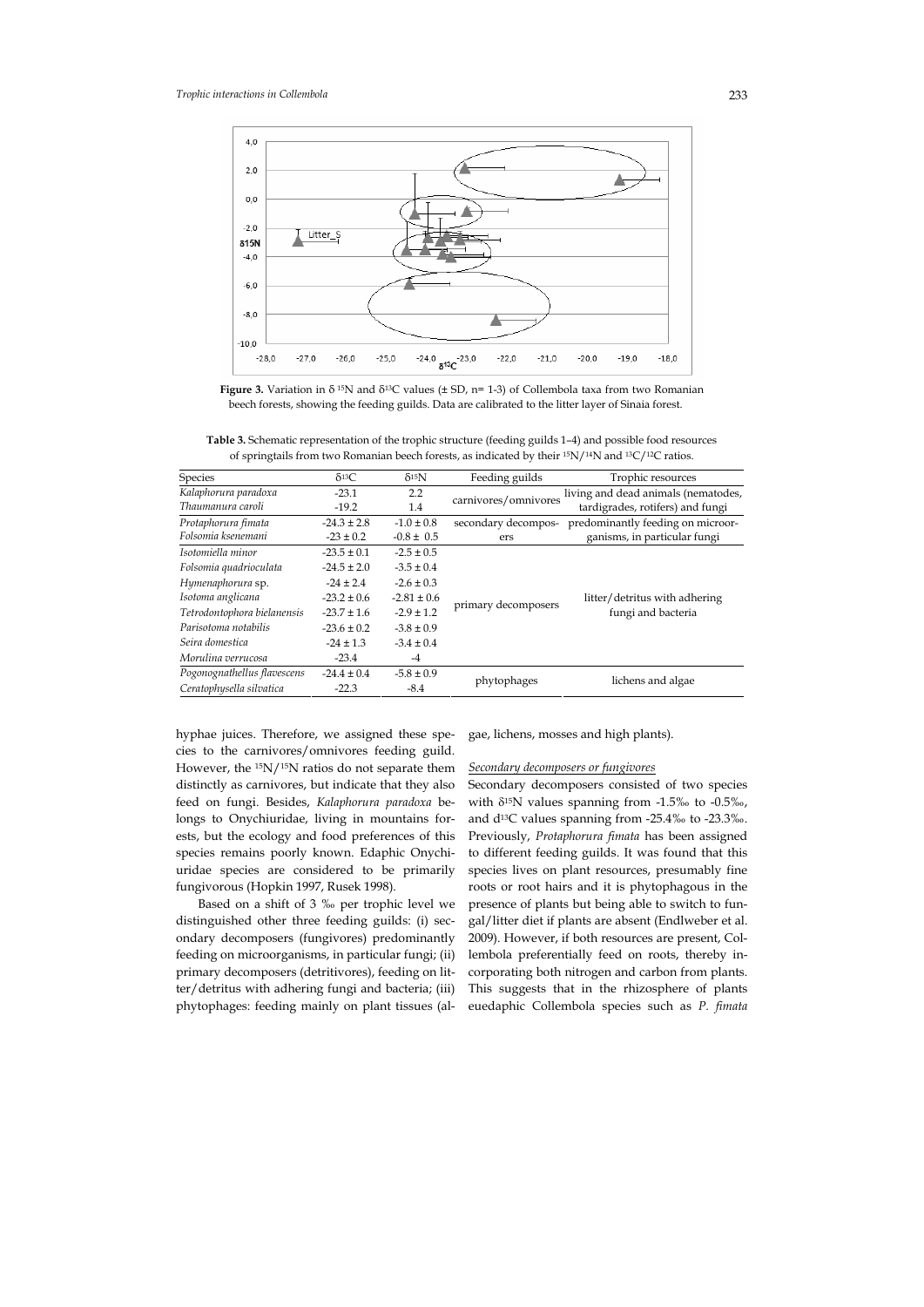and potentially a variety of other species, being almost uniformly classified as decomposers, and in fact predominantly incorporate root resources by directly feeding on fine roots and/or root hairs (Endlweber et al. 2009). Collembola may eat fungus hyphae and spores and could change their food requirements (pollen, algae, plant tissues) throughout the year. *F. quadrioculata,* assigned as primary decomposers, had  $\delta^{15}N$  values ranging between -2.9‰ and -2.6‰, whereas *F. ksenemani*  had values between -1.4‰ and -0.5‰, when assuming a difference of  $^{13}C$  and  $\delta^{15}N$  between trophic levels (Minagawa & Wada 1984), which suggests *F. ksenemani* to be at a higher trophic position than *F. quadrioculata*. The switch of *F. ksenemani* to a different food resource could be due to indirect interactions in the food web as the two collembolan species were positioned on different trophic positions, according to different δ15N values.

# *Primary decomposers or detritivores*

We assign the following species *Morulina verrucosa, Seira domestica, Parisotoma notabilis, Tetrodontophora bielanensis, Folsomia quadrioculata, Isotoma anglicana, Hymenaphorura* sp.*, Isotomiella minor* to this group. These Collembola with  $\delta^{15}N$  and  $\delta^{13}C$ values from -4‰ to -2.4‰ and -23.4‰ to -23.6‰, respectivly, are near or similar to the signature of the L/F layer. This suggested to function as primary decomposers, which mechanically degrade and shred dead organic matter, including litter, feeding on it, and the adhering fungi and bacteria. *Tetrodontophora bielanensis,* feed on a wider spectrum of fungi during the year according to fungus availability in soil, but they do not feed on bacteria, actinomycetes and other groups of soil microorganisms (Matic & Koledin 1985). Some species skeletonize the leaves just between the veins, while other species eat partly degraded pieces of organic matter or excrements of other soil fauna (Rusek 1998). In a small area of Scots pine litter (Ponge 1991) found that *Parisotoma notabilis* and *Isotomiella minor* seemed to be mainly coprophagous. Few years later, *I. minor and Folsomia quadrioculata* was observed to have nearly exclusively holorganic humus as gut content, probably derived from holorganic faeces found in the immediate environment (Ponge 2000). A smaller content of fungal material was also noticed in the last species. He showed that food resources are vertically distributed and there is a good correlation between the gut contents of springtails and the composition of their immediate environment.

Comparable δ15N and δ13C values for *Folsomia quadrioculata* and *Isotomiella minor* were observed by Chahartaghi et al. (2005) in three German forests, who similarly assigned these species as primary decomposers. In contrast, δ15N and δ13C values for *Parisotoma notabilis* measured in our study were not in line with the results of Chahartaghi et al. (2005); they included this species in the secondary decomposer group.

Collembola have their own enzymes (amylase, laminarinase, xylanase, lichenase, cellulase complex and trehalase) to utilise diferent constituents of organic matter as food. The presence of trehalase activity indicates that *Folsomia quadrioculata* has the ability to digest the cell contents but not cell walls of lichens and microbes, especially of fungi (Berg et al. 2004). Analysis of the enzymatic capabilities in other two species of Collembola (*Seira domestica* and *Parisotoma notabilis*) showed that chitinase activity was very high compared to trehalase and cellulase activity. Chitin is a major component of fungal cell walls and more chitinase than trehalase and cellulase activity suggests these species as fungivorous grazers, but also they have the ability to digest algae and plant materials (Berg et al. 2004).

## *Phytophages*

*Ceratophysella silvatica* was the most depleted in 15N and 13C with -8.4‰ and -22.3‰, respectivly, suggesting algae and lichens as major food resources:  $δ<sup>15</sup>N = -10.4%$  (algae) and  $δ<sup>15</sup>N = -12.8%$ (lichens) (Chahartaghi et al. 2005). This species lives in litter of mountain forest and has strong chewing mouthparts with a molar plate, which is adapted for feeding on the solid tissue of lichens or algae. *Pogonognathellus flavescens* is hemiedaphic species or epigeic and may feed on mosses (δ15N: - 6.5‰ to -6.2‰) or plant derived tissues ( $\delta^{15}N$ : -6.7‰ to –5.8‰) (Chahartaghi et al. 2005). Previous studies on izotope analysis (Scheu & Falcă 2000, Chahartaghi et al. 2005) assigned *Pogonognathellus flavescens* as as primary decomposers, which is in contrast with our observed isotope ratios.

Collembola are plastic in their diet choice, which implies that changes in carbon turnover rates, might well be due to diet shifts of the present decomposer community rather than by changes in species composition as indicated by Krab et al. 2013.